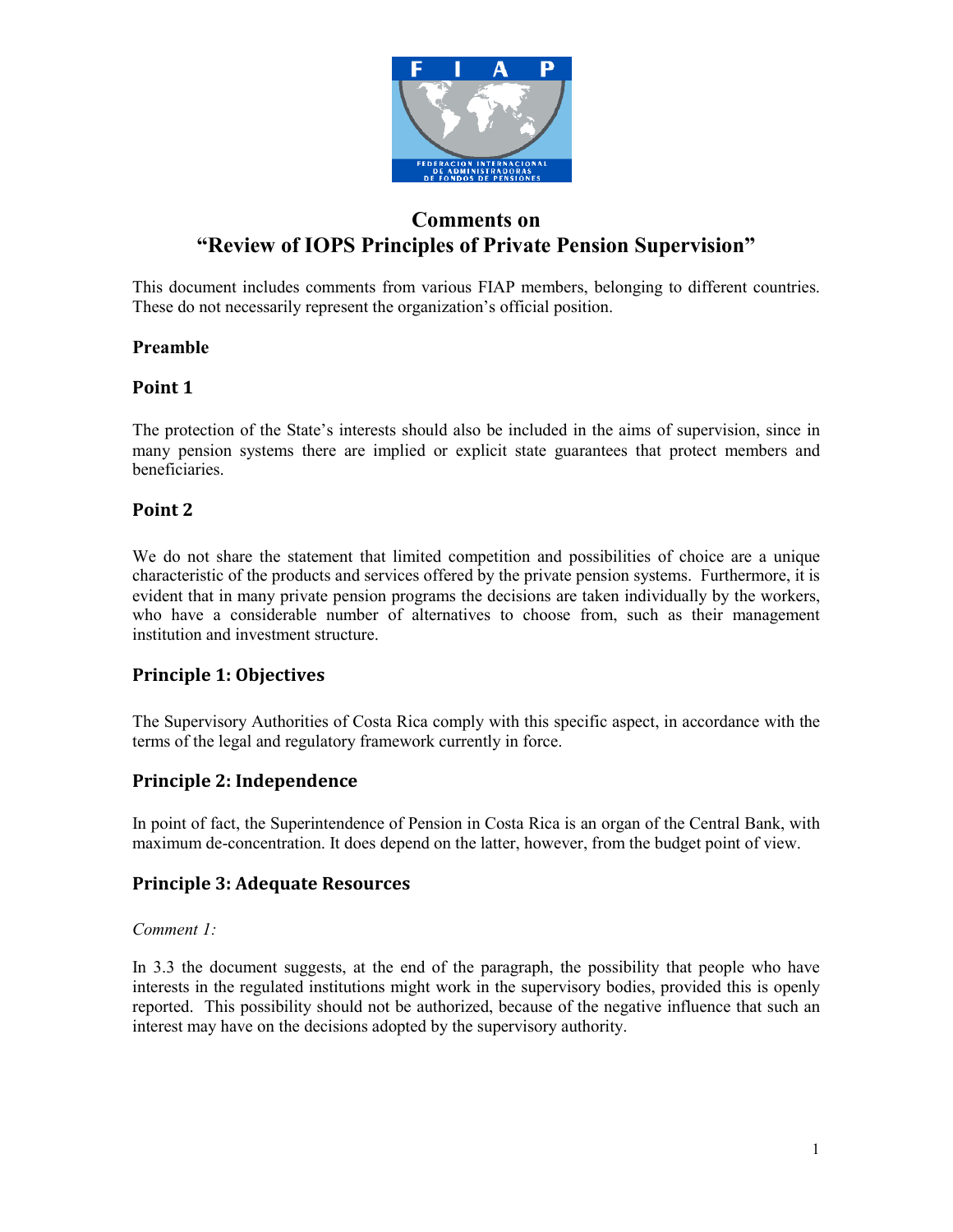

Comment 2:

In 3.5 we suggest reviewing the proposal, to limit outsourcing to support activities and tasks that enable the supervisory authorities' responsibilities to be fulfilled, but not to extend it to the aims and functions of supervision themselves, which should be carried out directly by the supervisory authorities.

Comment 3:

The Superintendence of Pensions in Costa Rica has a group of professionals who are given a training program every year. This means that its human resources are theoretically up-to-date for carrying out the tasks involved in supervision. In addition, a percentage of the budget depends on the Central Bank and the rest is taken from the gross income of the supervised institutions, which finance the operation and possible improvements to the system of supervision.

# Principle 4: Adequate Powers

### Comment 1:

It would be desirable to state what would be exceeding the supervisory authorities' powers and a conciliation mechanism to solve these issues with the regulators besides needing to appeal to the judicial authorities.

### Comment 2:

In 4.4 we suggest to clarify the meaning of "the scope of the powers may extend to the power…, to direct management, ....". This may generate a confusion between the role of supervision and management.

### Comment 3:

This item is fulfilled in Costa Rica, based on the faculties of supervision that the legal system grants to the Superintendence.

### Principle 5: Risk-based Supervision

Comment 1:

In 5.3 there is an apparent mistake in the final sentence, which says "Rules-based supervision does not mean having no rules or compliance procedures". We assume that this should read "Risk-based supervision does not mean having no rules or compliance procedures".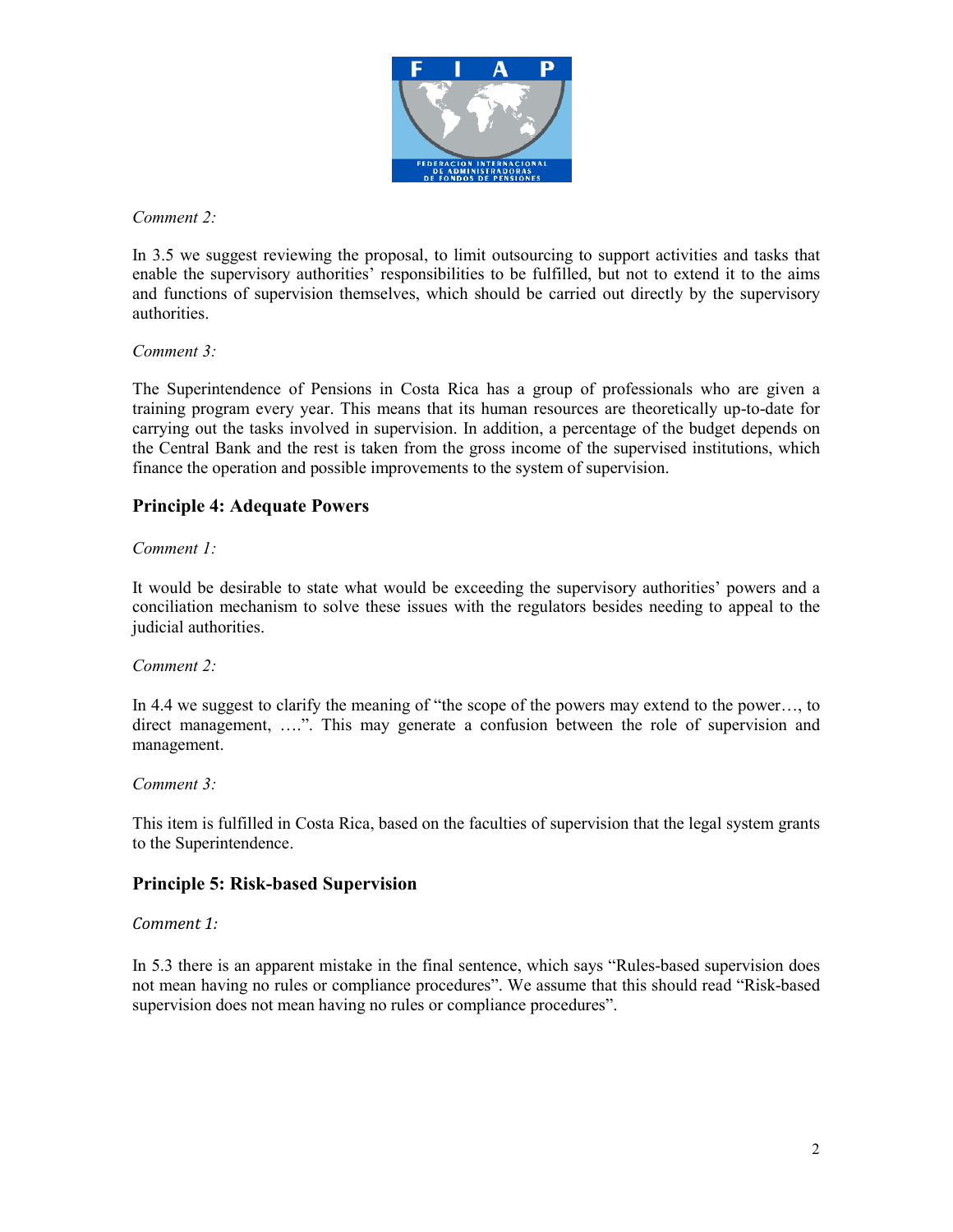

Comment 2:

In 5.3 (which should be 5.4) we suggest clarifying the sentence "A legal framework allowing suitable discretion in terms of interpretation and enforcement is required,…" Interpretation and enforcement of what? In general, the possibility of the authorities' acting discretionally should be limited as much as possible.

### Comment 3:

The Superintendence of Pension in Costa Rica has a six-monthly review mechanism in which it uses criteria of operating risk for its evaluation. The measurement of the "Capital Adjustment" is also established in the regulations, in line with the best local and international practices.

# Principle 6: Proportionality and Consistency

The Superintendence of Pensions in Costa Rica uses the six-monthly review mechanism mentioned above to establish grading parameters, to enable the institutions to be valued on the basis of their operating ability in risk management and their internal control systems as an alternative for mitigation. That valuation makes it possible to establish which institutions have most opportunities for improvement.

# Principle 7: Consultation and Cooperation

### Comment 1:

Its good foreseeing the benefits of cooperation between the pension supervisory authority and the related other relevant financial institutions or markets; however, setting the forums for the pension funds to discuss with authorities that don't oversee them, but do supervise other relevant financial institutions issues that might have an impact in their business. Some examples might be manipulating securities prices, setting controls to outsourcers regulated by a different financial authority or promoting changes/improvements in regulation that will benefit several financial institutions supervise by different financial supervisory authorities.

### Comment 2:

In Costa Rica, there is the National Council of Financial System Supervision (CONASSIF). This body is in charge, at national level, of coordinating the whole issue of supervision between the four existing Superintendences. This organism consults the interested parties before making any modification in the regulations, with the aim of receiving feedback on their pronouncement.

### Principle 8: Confidentiality

There is a body of rules in Costa Rica that regulates the confidentiality of information.